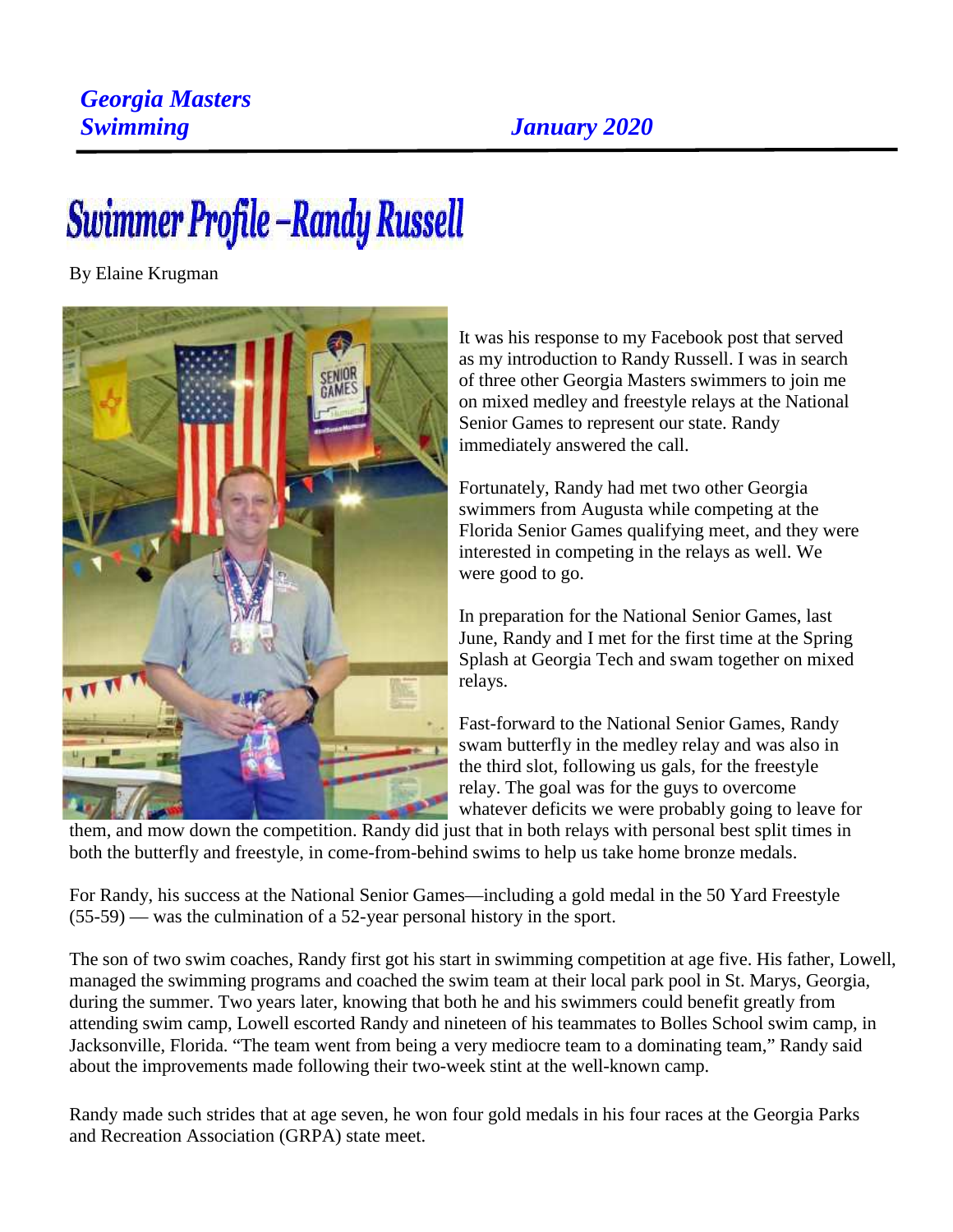His early success continued when his family moved to Florida and Randy set the 25-meter butterfly record for the state of Florida, at eight years old.

When his family moved back to Georgia the following year, Randy won gold again in butterfly, and then won four gold medals at the GRPA meet, when he was ten years old.

The following year, Randy swam in Warner Robins for Georgia's top-ranked GRPA team and continued with them through high school. From ages 15-17, he set five Georgia state records, and then subsequently lowered them.

Since Warner Robins didn't have a high school swim team, Randy only swam in summer league. For this reason, he wasn't recruited by college coaches; so, Randy was a walk-on at UGA, instead. He lettered as a freshman, and then left the team to concentrate on his studies.

Over the years since graduating from UGA, Randy mainly stayed in the sport on deck as a coach for seven different swim teams. It wasn't until he played in a work-related golf tournament and won a three-month membership to the Bradley Wellness Center, in Dalton, that he decided to get back in the pool. "My thought was that I had gained more weight than was comfortable, so I needed to get back in the pool, lose some weight, and get back in shape."

Once Randy started swimming regularly, one of his financial planning clients encouraged the swim coach to join him in training for the 2018 regional Senior Olympics meet, in Chattanooga. It was the 57-yearold's first swim competition since college, and it was a success. Randy swam National Senior Games qualifying times in all six of his races, although he later learned that they didn't count. In order to qualify for the national meet in Albuquerque, the sprinter would need to repeat his performance at a state-level Senior Games meet.

Since the Georgia Golden Olympics had already been held the previous month, Randy needed to find a statelevel meet outside of Georgia. He ended up going down to Clearwater, Florida for the Florida Senior Games, last December, where he won four gold medals and two silver medals. There, he met Swim Atlanta coach Pat Eddy, Coach's Chair of Georgia Masters, and learned about U.S. Masters Swimming. Pat encouraged Randy to join Georgia Masters, so he could participate in Masters meets that would prepare him for the National Senior Games, in June 2019. The new GAJA swimmer's first meet was last January at the Gwinnett Developmental Meet.

Since Randy had already achieved his first goal of making qualifying times in all of his Senior Games events, the former collegiate swimmer set his sights on taking home some hardware from the National Senior Games. Not only did Randy win those two relay bronze medals; but he swam a personal best time to beat out eighteen other sprinters and win an individual gold medal in the 50 Yard Freestyle. In addition, he took home ribbons for placing  $4<sup>th</sup>$  in the 50 Backstroke, and 5<sup>th</sup> in the 50 Breaststroke and 50 Butterfly.

About his first national swim meet experience, Randy said, "My favorite part was meeting and getting to know lots of athletes in the pool, hotel, and Parade of Athletes (which was part of the Celebration of Athletes). For my accomplishments, I was blessed to have swum personal best times in all six races... The freestyle was the pinnacle," adding that he had trained really hard to win that medal. "Back in December (2018), I started training with the Calhoun Swim Team. I knew I had to build my base of training, so I did the Christmas workouts with [them]. I had swum strictly on my own up to that point." Randy had been putting in about 3,000 meters, 4-5 days per week. When he started doing the Christmas workouts, his daily yardage increased, including swimming some doubles. From that point, the dedicated swimmer committed to swimming daily, from Christmas up until three weeks before the National Senior Games when he started his taper.